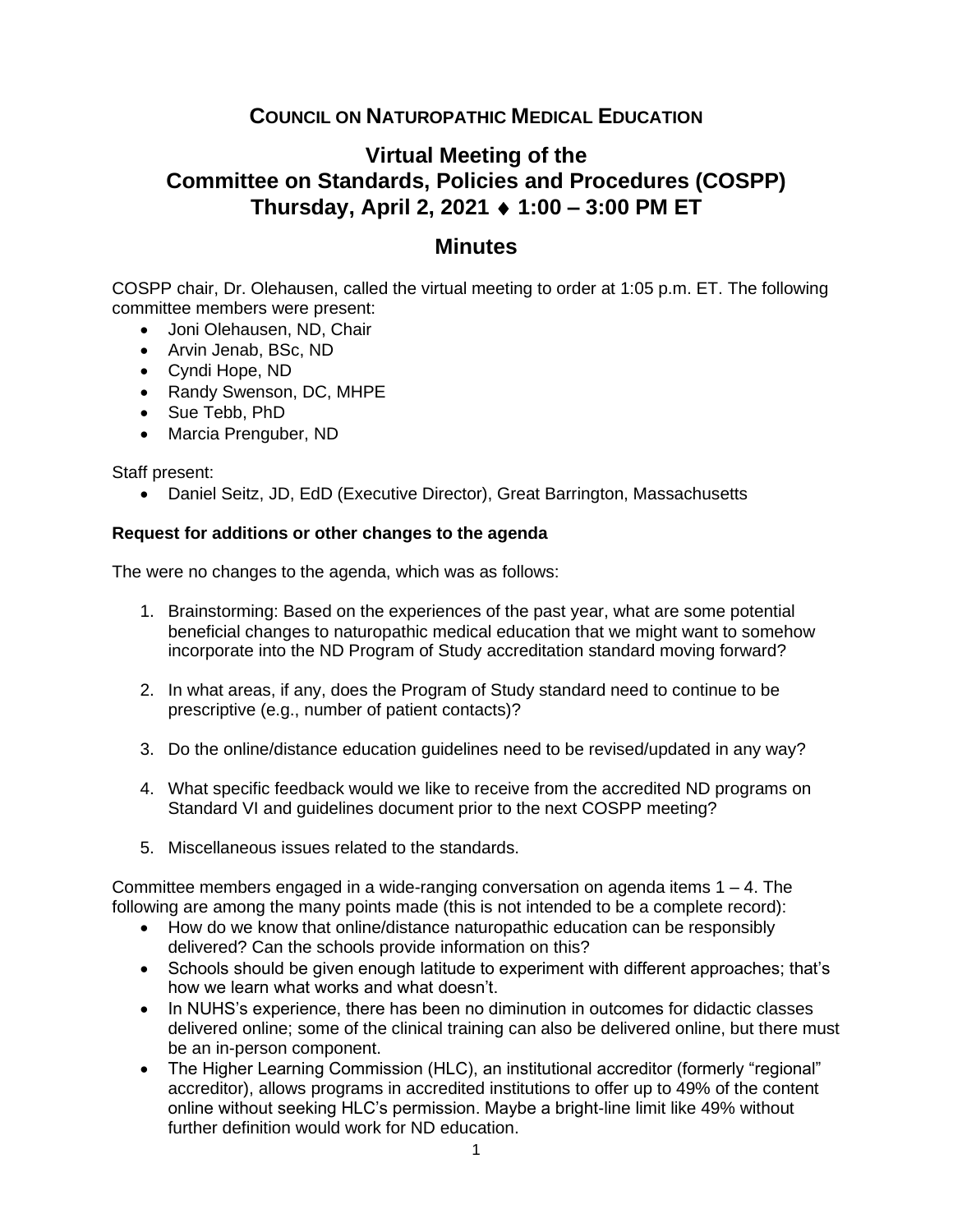- As the schools have shifted to online education due to Covid, there has been a concern around academic integrity/honesty on the part of students, as there are ways to get around computer software designed to prevent cheating. If schools start to make more extensive use of online evaluation, how can we guard against cheating? Perhaps there should be a requirement for some amount of in-person testing.
- Schools should engage in a variety of assessment measures, not just tests, and make sure that there is a certain amount of redundancy. For example, if a student has repeatedly cheated, this will certainly become evident when they enter the clinic especially if there is some sort of in-person clinical entry exam.
- More off-campus and remote clinical training sites might be helpful in support of an expanded and more varied program delivery model, as students could potentially complete part of their clinical training closer to home, as well experience a wider range of practice styles, etc. (This led to a discussion on CNME's requirements for off-campus "affiliated" clinical training sites that meet CNME requirements for the 850 core hours of clinical education versus preceptorship-type activities in private clinics.)
- The ND profession needs to be cautious about allowing for clinical training in privatepractice settings, both from a quality-control standpoint and also from a perception standpoint. MDs generally do not rely on private practitioners to provide clinical training and NDs already face challenges in establishing their credibility without adding to these challenges. Consistency and rigor of ND education is a weakness of our profession, due in part to our vastly limited resources in comparison to conventional medicine.
- It was suggested that if clinical interns first complete their baseline required clinical experience in formal teaching clinics and demonstrate attainment of required competencies, then sending them out to other types of clinics for the remainder of their clinical experience might be less problematic Regardless, the question of quality clinical training has a lot to do with the careful vetting and oversight of clinics, whether in-house or off-site.
- Maintaining consistency of training is a challenge partly because different states have different scopes of practice, which limits to some degree what can be taught and practiced in the clinic (note, however, that Bastyr has campuses in two different states, and CCNM—following the recent merger with BINM—now has campuses in two different provinces).
- All agreed that while telehealth has a place in ND clinical education, in-person clinical instruction is essential, and should probably account for the majority of the training. Attention must be given to addressing the need for in-person visits in a reasonable timeframe as identified in the patient visits (for example, there may be liability issues if telehealth sessions with patients are not followed-up with in-person sessions within a reasonable timeframe).
- There was some divergence of opinion on whether it would be important/necessary to set a limit on the degree to which telehealth could be incorporated into ND clinical training (e.g., 10%, 20%, 25%, or some other percentage of the required number of treatments could be fulfilled via telehealth sessions). Alternatively, telehealth could be referenced as an allowable component of clinical training, and the schools would be responsible for articulating and assessing telehealth competencies and determining its place in the curriculum. It was suggested that maybe telehealth should be a required topic, given its increasing utilization. Regardless, there should be a reasonable degree of academic freedom allowed to the schools to adapt telehealth to their training needs, and we should aim at the least amount of prescriptiveness needed support quality education.
- While telehealth has been beneficial in extending certain medical services to some people who might not be able or willing to access these services in person, it has its drawbacks as well: patients may not adequately prepare themselves for a productive appointment, and there may be liability issues.
- Dr. Prenguber mentioned that CCACO is working on telehealth guidelines; all agreed